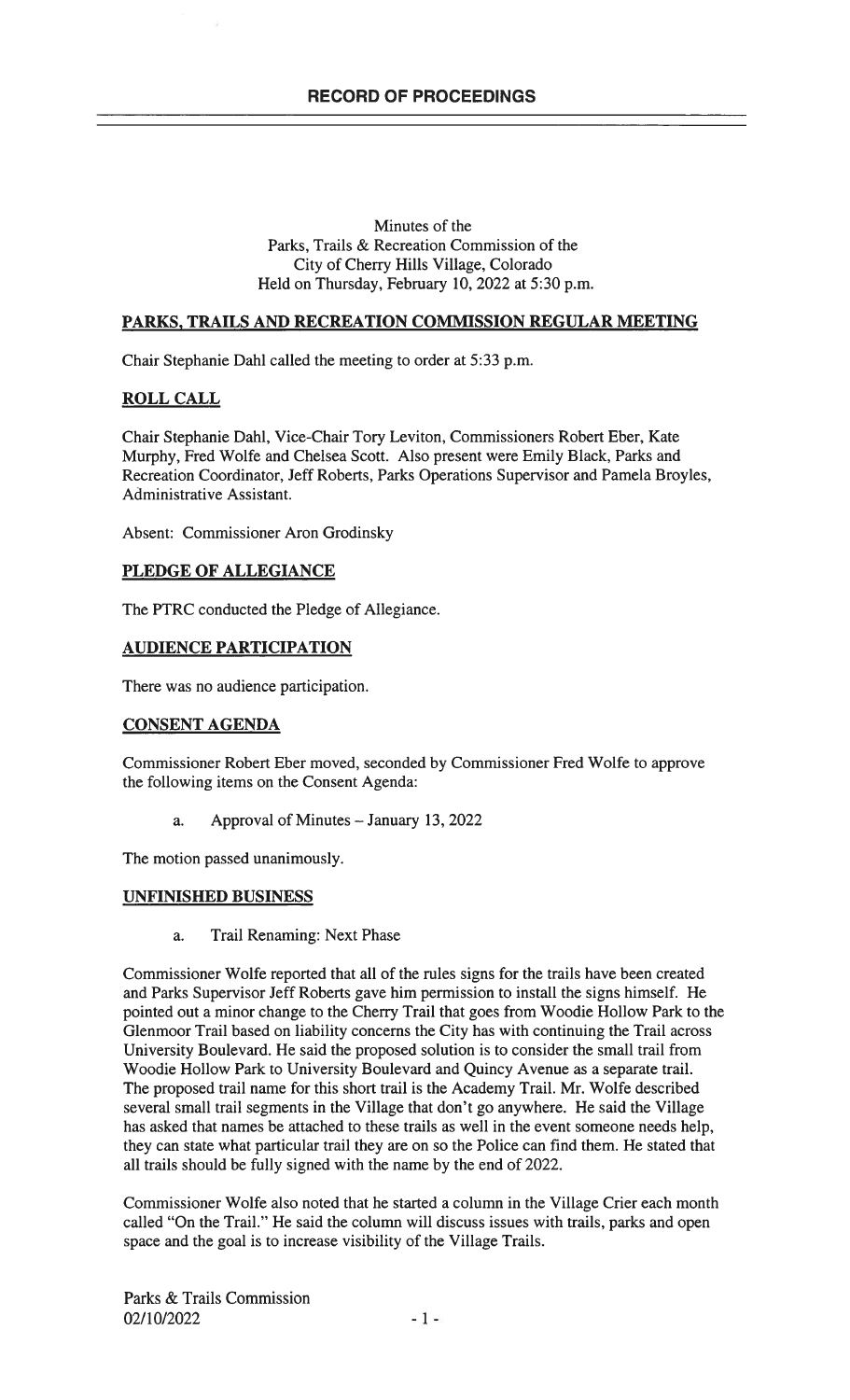Commissioner Eber referred to the names being assigned to the trails and proposed that the Commission be involved with coming up with some interesting names for the trails that depict some of the history.

Coordinator Black informed the Commission that she plans to budget for new trail maps in 2023 to include all of the updates.

Commissioner Wolfe brought up that he would like to see a couple of the bridle trails be plowed in the wintertime so more people can use the trails in winter. He said he will write an article for the Crier in the future on this subject.

Co-Chair Leviton discussed the possibility of an overpass or tunnel to safely cross University Boulevard.

Coordinator Black responded that the City did a feasibility study with CDOT years ago to see if it was possible to put an underpass or an overpass across University. She explained that due to major water lines running alongside and under University Boulevard they determined the cost to do an underpass would be prohibitive. She said the cost for an overpass was also expensive and there was not a lot of support to put an overpass over University in the Village. She noted that midblock crosswalks on State Highways are typically not used by CDOT.

Commissioner Eber brought up that this issue came up before the Citizens Advisory Task Force meeting for the Master Plan. He said there have been a lot of comments and emphasis on connectivity of Village trails as part of the new Plan and a fix may be implemented in the future.

Co-Chair Leviton brought up the idea of putting a wildlife overpass crossing that could be used for trail connectivity.

Commissioner Eber reiterated his concern that areas in the east and west portion of the Village are void of any trails that are not on-street trails. He would like the Commission to work on getting additional trails in these areas and to formally recognize on-street trails as pedestrian trails for safety reasons.

Co-Chair Leviton suggested adding "Wildlife Crossing" signs in the Village as a way to get people to slow down.

Commissioner Wolfe pointed out that the developers in the northeast section of the Village were not required to set aside trail easements so there are no trails in those areas.

The Commission discussed trails in the Charlou area that are not marked or recognized in the trail system.

#### NEW BUSINESS

There was nothing to report.

#### REPORTS

a. Chair Report

Chair Dahl had nothing to report.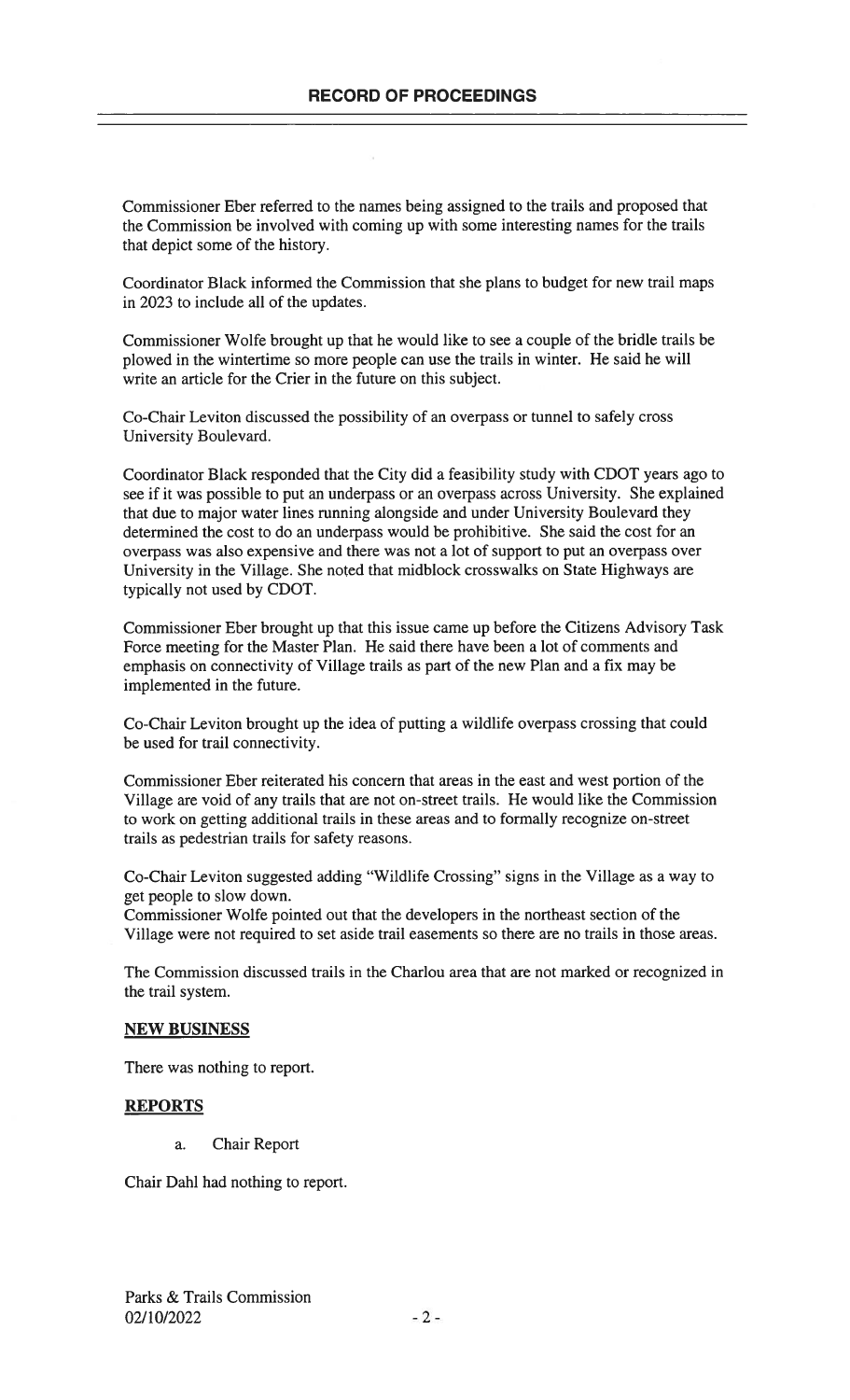#### b. Commissioners

Commissioner Murphy requested that the dog poop bags along the trails be biodegradable.

Parks Supervisor Roberts confirmed that the bags that are currently being used are biodegradable.

Commissioner Eber reported that the next Citizen's Advisory Task Force meeting is scheduled for March  $9<sup>th</sup>$ . He emphasized the importance of the Commission staying involved with open space and Quincy Farm. He also brought up the E-bike discussion that City Council will be having at their meeting on February 15th.

Coordinator Black clarified that City Council is not re-evaluating E-bikes policy at this meeting and the discussion will be staff and the Police Chief providing an update to Council on enforcement issues.

Coordinator Black noted that the Citizens Advisory Task Force Open House meeting scheduled for Monday March 7th is in conjunction with a second survey that will be offered online. She also reported that the term "Semi-Rural" is being removed from the Master Plan mission statement and will be replaced with terms such as serene and natural environment.

Commissioner Eber stated that he has been approached by citizens who are concerned about managing the grasses in open space areas with the expected shortage of water. He said he has received several comments asking if the grasses can be longer to prevent erosion and to return open space areas to natural prairie grass.

Commissioner Wolfe reported that he is working with City Council and Planning Manager Paul Workman to make the appropriate language amendments to the City's Code to prevent the removal of trees such as what occurred on the lot at Franklin and Quincy. He said the new language he hoped for is to prevent any tree from being cut down except within 30 days of construction.

Commissioner Eber wanted to clarify that the City Code allows an individual homeowner to cut down a tree without replacing it because homeowners have the right to landscape their properties as they choose. He said the replacement tree policy only applies to a rebuild or extensive renovation. He said he believes that plantings and trees in the City's right-of-way are within the jurisdiction of PTRC.

c. Staff Report

Coordinator Black reported that the City is looking for a volunteer from the Commission who will join members from other boards and commissions to participate in a congestion study for Highway 285. She said the Village will do the study in conjunction with the City of Englewood, City of Sheridan, City of Denver, CDOT and RTD to look at reducing congestion and traffic issues.

Chair DahI volunteered to participate in the study as the representative for PTRC. Chelsea Scott volunteered to be the alternate.

i. Quincy Farm

Coordinator Black reported that the City held its first Quincy Farm team meeting with the Cherry Hills Land Preserve. She said they discussed upcoming events for the Farm and programming that the Land Preserve has planned. She informed the Commission that